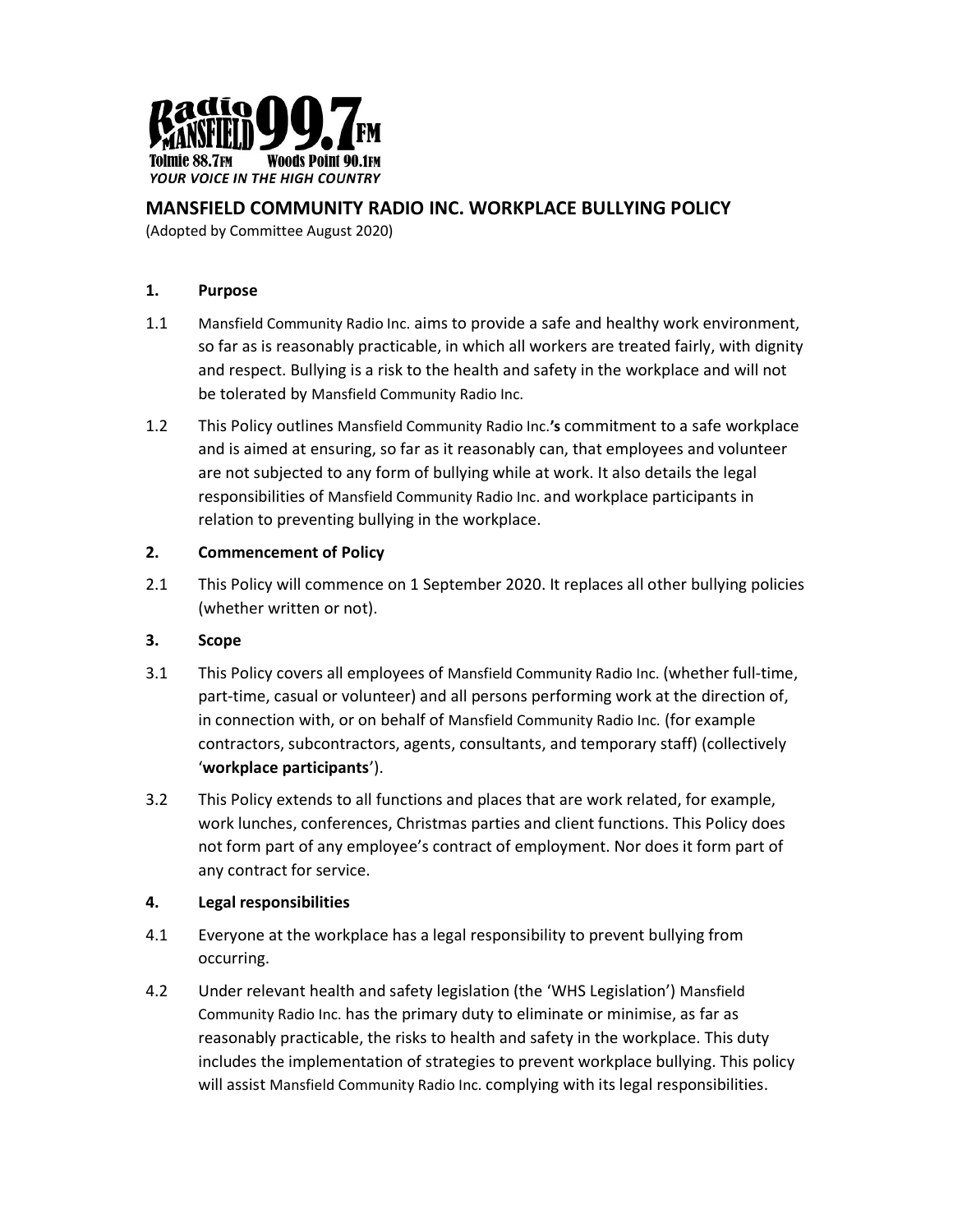4.3 Workplace participants are also required under the WHS Legislation to take reasonable care for their own health and safety, as well as that of others at Mansfield Community Radio Inc.'s workplace. All workplace participants must also comply with any reasonable instruction given by Mansfield Community Radio Inc.

### 5. What is workplace bullying?

- 5.1 Workplace bullying is repeated, unreasonable behaviour by an individual or group of individuals, directed towards a worker or a group of workers that creates a risk to health and safety. It includes both physical and psychological risks and abuse.
- 5.2 'Repeated behaviour' refers to the persistent nature of behaviour and can refer to a range or pattern of behaviours over a period of time (for example, verbal abuse, unreasonable criticism, isolation and subsequently being denied opportunities  $-$  i.e. a pattern is being established from a series of events).
- 5.3 'Unreasonable behaviour' means behaviour that a reasonable person, having regard to all the circumstances, would view as unreasonable in the circumstances and may result in that employee feeling victimised, humiliated, undermined or threatened by that behaviour, regardless of what the intention of the behaviour is.

# 6. Examples of workplace bullying

6.1 Bullying behaviours can take many different forms, from the obvious (direct) to the more subtle (indirect). The following are some examples of both direct and indirect bullying.

# Direct bullying:

- a) abusive, insulting or offensive language or comments
- b) spreading misinformation or malicious rumours
- c) behaviour or language that frightens, humiliates, belittles or degrades, including over criticising, or criticism that is delivered with yelling or screaming
- d) displaying offensive material
- e) inappropriate comments about a person's appearance, lifestyle, family, sexual preferences or any personal or private matter
- f) teasing or regularly making someone the focus of pranks or practical jokes
- g) interfering with a person's personal property or work equipment, or
- h) harmful or offensive initiation practices.

### Indirect bullying:

- a) unreasonably overloading a person with work, or not providing enough work
- b) setting timeframes that are difficult to achieve, or constantly changing them
- c) setting tasks that are unreasonably below, or above, a person's skill level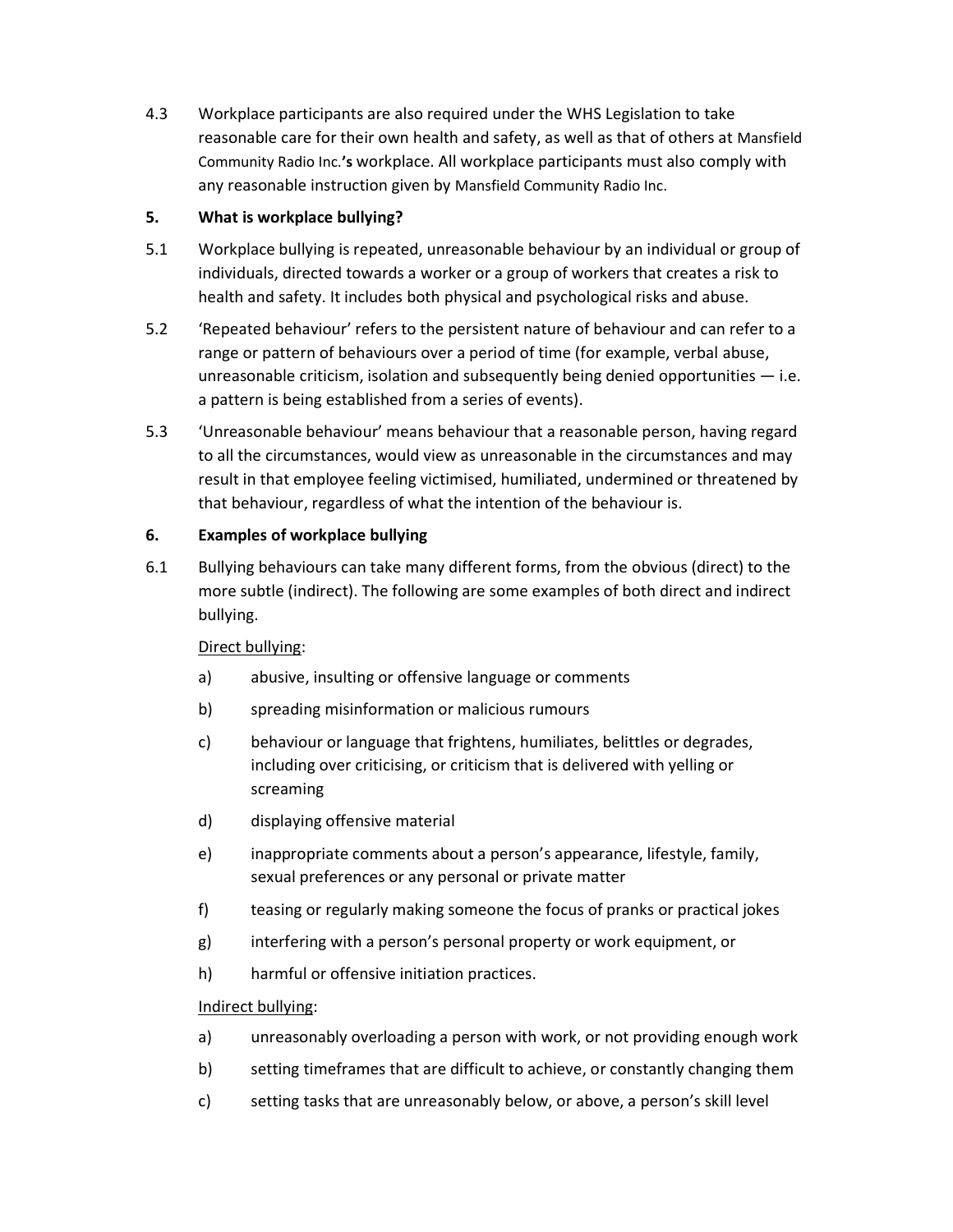- d) deliberately excluding or isolating a person from normal work activities
- e) withholding information that is necessary for effective performance of the person's job
- f) deliberately denying access to resources or workplace benefit and entitlements, for example training, leave etc.
- g) deliberately changing work arrangements, such as rosters and leave, to inconvenience a particular worker or workers
- 6.2 The above examples do not represent a complete list of bullying behaviours. They are indicative of the type of behaviours which may constitute bullying and therefore are unacceptable to Mansfield Community Radio Inc.
- 6.3 A single incident of unreasonable behaviour does not usually constitute bullying. However, it should not be ignored as it may have the potential to escalate into bullying behaviour.
- 6.4 A person's intention is irrelevant when determining if bullying has occurred. Bullying can occur unintentionally, where actions which are not intended to victimise, humiliate, undermine or threaten a person actually have that effect.
- 6.5 Bullying in the workplace is harmful not only to the target of the behaviour but damages Mansfield Community Radio Inc.'s culture and reputation. It is unacceptable and will not be tolerated.

### 7. What does not constitute workplace bullying?

- 7.1 Managing workplace participants does not constitute bullying, if it is done in a reasonable manner. The Station Manager and Committee have the right, and are obliged to, manage workplace participants. This includes directing the way in which work is performed, undertaking performance reviews and providing feedback (even if negative) and disciplining and counselling staff. Examples of reasonable management practices include:
	- a) setting reasonable performance goals, standards and deadlines in consultation with workers and after considering their respective skills and experience
	- b) allocating work fairly
	- c) rostering and allocating working hours in a fair and reasonable manner
	- d) transferring a workplace participant for legitimate and explained operational reasons
	- e) deciding not to select a workplace participant for promotion, following a fair and documented process
	- f) informing a workplace participant about unsatisfactory work performance in a constructive way and in accordance with any workplace policies or agreements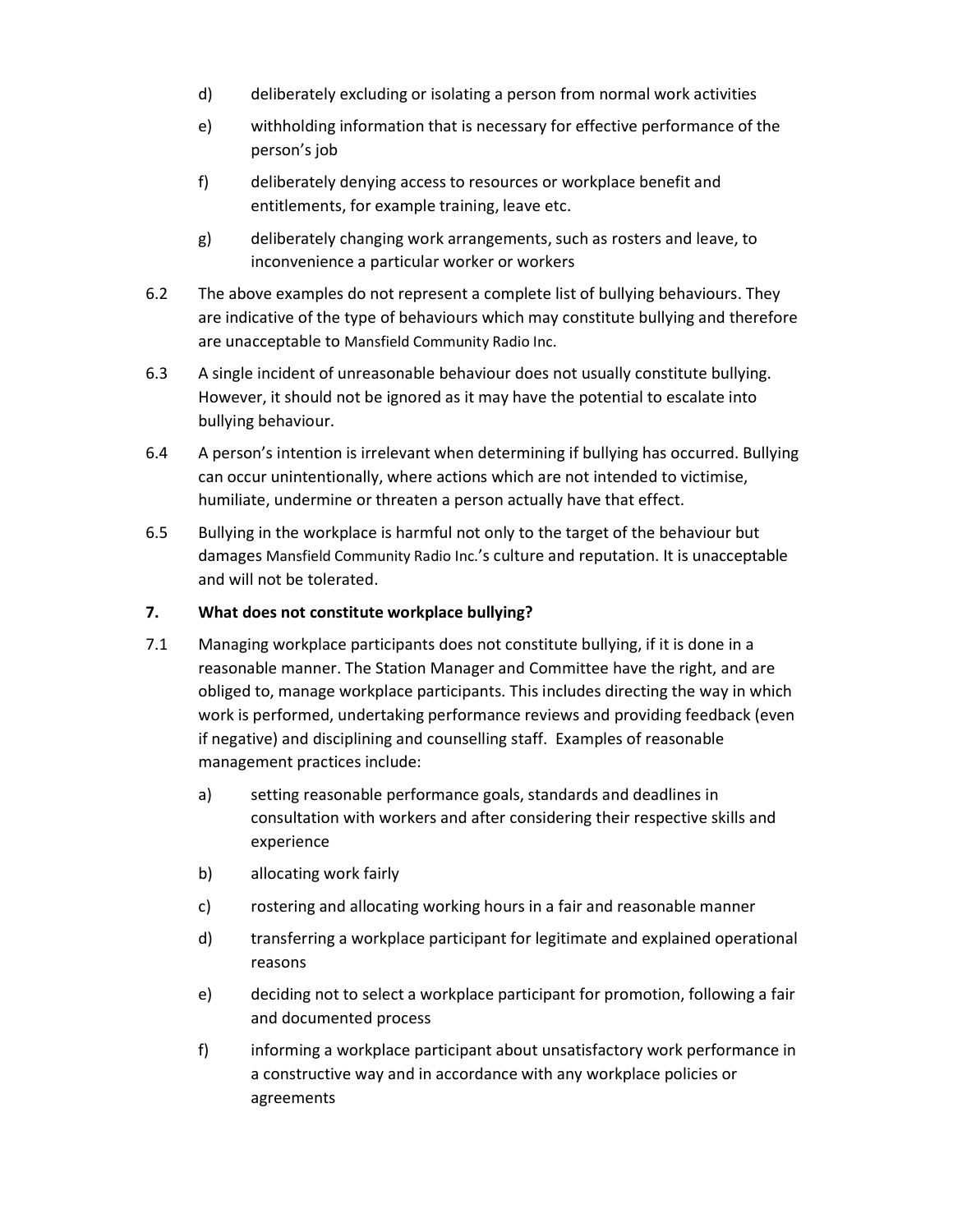- g) informing a workplace participant about inappropriate behaviour in an objective and confidential way
- h) implementing organisational changes or restructuring, and
- i) conducting performance management processes.

# 8. What steps will Mansfield Community Radio Inc. take to prevent workplace bullying?

- 8.1 Mansfield Community Radio Inc. will take all reasonable steps to prevent bullying through a risk management process. This process includes, but is not limited to:
	- a) identification of bullying risk factors these are issues and situations which could contribute to bullying such as the way in which staff are managed, or organisational changes such as redundancies (refer to the common risk factors set out below);
	- b) assessment of the likelihood of bullying occurring from the risk factors identified and their potential impact on the workplace participants or workplace;
	- c) eliminating the risks, as far as reasonably practicable, or controlling, or minimising, them as far as reasonably practicable;
	- d) reviewing the effectiveness of the control methods put in place and the process generally; and
	- e) informing and training workplace participants about bullying, how to deal with it and its impact on the workplace.
- 8.2 Mansfield Community Radio Inc. will use the Workplace Bullying Assessment Checklist to facilitate the risk management process. This checklist has been developed to assist Mansfield Community Radio Inc. to identify, assess and eliminate bullying in the workplace, taking into account the common risk factors (refer below).

### 9. What are some of the common risk factors which may lead to bullying?

- a) Bullying can result from a number of different factors in a workplace, from the general culture to poor management skills. Some risk factors which make bullying more likely to occur are:
- b) organisational change  $-$  i.e. significant change in the workplace that may lead to job insecurity for example, restructure and redundancy, introduction of technology, change in management.
- c) the culture Mansfield Community Radio Inc.'s values, views and beliefs can either expressly or implicitly encourage bullying behaviours, for example, when a company promotes aggressive behaviour as a means of ensuring its workers are performing their roles, or adopts a culture in which it is acceptable to ignore such behaviours.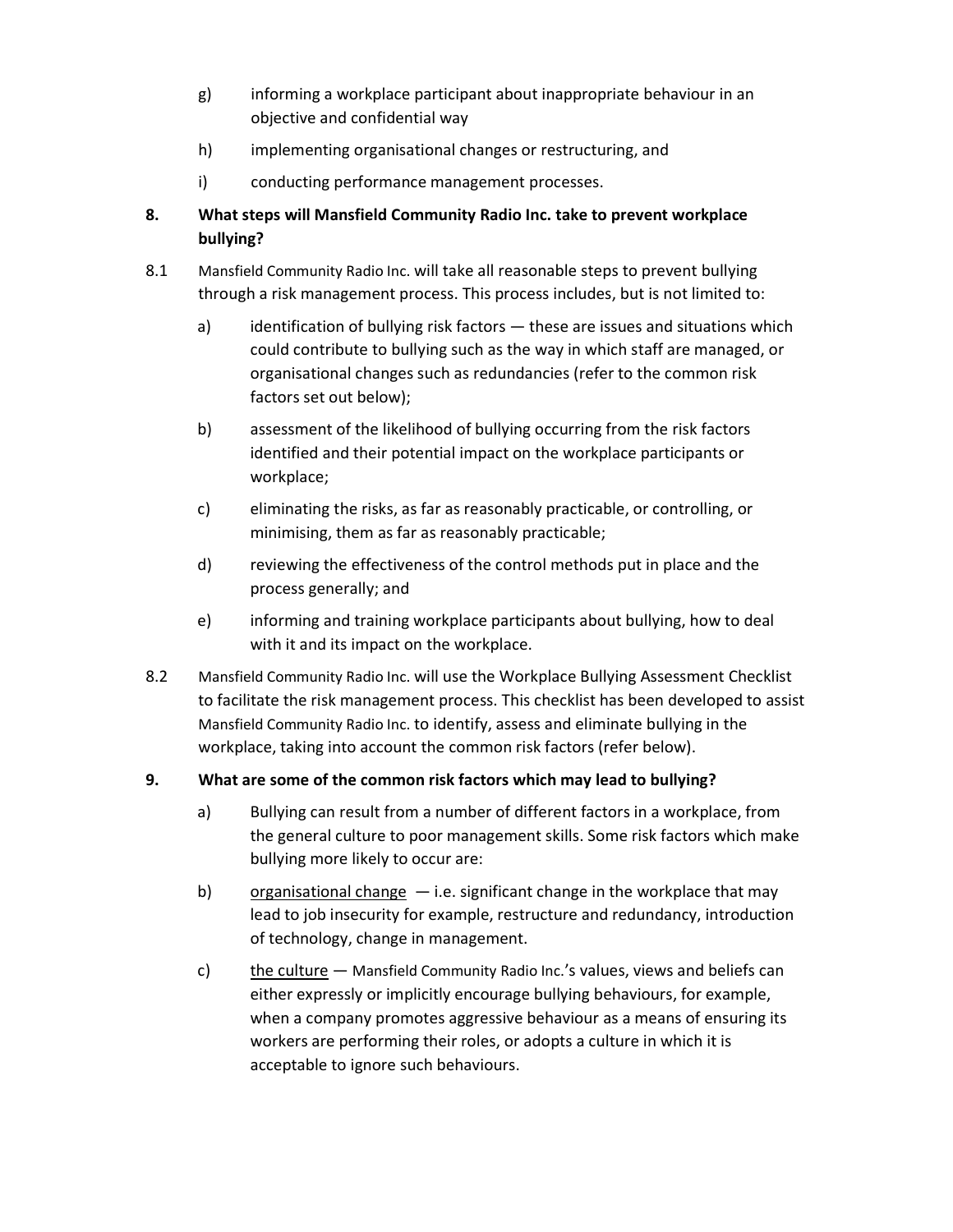- d) negative leadership styles such as strict, autocratic management styles, which do not allow for flexibility or involvement by employees or volunteers; or passive, 'laissez-faire' management styles which are characterised by a tendency to avoid decisions, inadequate supervision and little guidance to workers.
- e) inappropriate systems of work  $-$  this includes excessive workloads, unreasonable timeframes, uncertainty about roles and how they should be performed, and lack of support.
- f) poor work relationships this can be characterised by poor communication between workplace participants and management, or negative relationships with supervisors or colleagues, excessive criticism by manager and the exclusion or isolation of workers.
- g) workforce characteristics groups of workplace participants may be at a higher risk of bullying because of certain characteristics: for example, young workers, new workers, apprentices, injured workers, workers in a minority group because of their race, disability, religion, gender or sexual preference.
- 9.1 Mansfield Community Radio Inc. will consider these factors when undertaking its risk management process.

### 10. Complaint procedure

- 10.1 If a workplace participant feels that they have been bullied, they should not ignore it.
- 10.2 Mansfield Community Radio Inc. has a complaint procedure for dealing with bullying (set out below). The complaint procedure has numerous options available to suit the particular circumstances of each individual situation. The procedure should be referred to and followed.
- 10.3 Any bullying issue should be brought to Mansfield Community Radio Inc.'s attention as soon as possible. There are a number of options available to workplace participants.
	- (a) Confront the issue
		- (i) If a workplace participant feels comfortable doing so, they should address the issue with the person concerned. A workplace participant should identify the bullying behaviour, explain that the behaviour is unwelcome and offensive and ask that it stop.
		- (ii) This is not a compulsory step. If a workplace participant does not feel comfortable confronting the person, or the workplace participant confronts the person and the behaviour continues, the worker should report the issue to the Station Manager. If the Station Manager is the alleged perpetrator, then the matter should be reported to the President.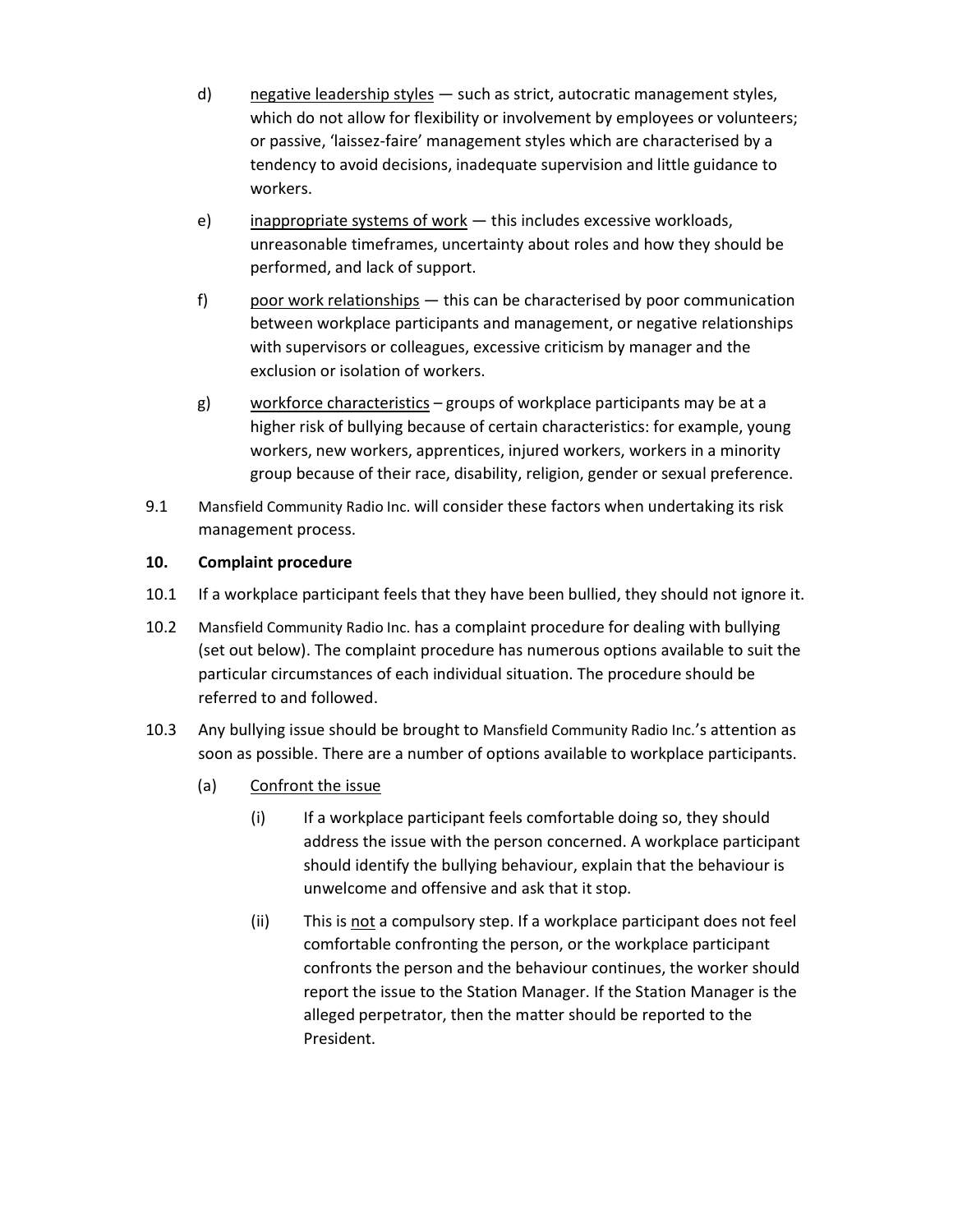(iii) If at any time, a workplace participant is unsure about how to handle a situation they should contact the President for support and guidance.

### (b) Report the issue

(i) There are two complaint procedures that can be used to resolve bullying complaints: informal and formal (detailed further below). The type of complaint procedure used depends on the nature of the complaint that is made. The aim is to ensure that workplace participants are able to return to a productive and harmonious working relationship as soon as possible.

### (c) Informal complaint procedure

- (i) Under the informal complaint procedure there are a broad range of options for addressing the complaint. The procedure used to address the issue will depend on the individual circumstances of the case. The Station Manager or President will determine which process to follow. The possible options include, but are not limited to, the Station Manager or President.
	- o discussing the issue with the person against whom the complaint is made; and/or
	- o facilitating a meeting between the parties in an attempt to resolve the issue and move forward.
- (ii) The informal complaint procedure is more suited to less serious allegations that if founded, may not warrant disciplinary action being taken.

### (d) Formal complaint procedure

- (i) The formal complaint procedure involves the workplace participant making a written complaint and a formal investigation of that complaint. It is appropriate for more serious allegations, or if management are involved. Formal investigations may be conducted by Mansfield Community Radio Inc. or by an external investigator appointed by Mansfield Community Radio Inc.
- (ii) An investigation generally involves collecting information about the complaint and then making a finding based on the available information as to whether or not the alleged behaviour occurred. Once a finding is made, Mansfield Community Radio Inc. or the external investigator will make recommendations about what actions should taken to resolve the complaint and any appropriate disciplinary action.
- (iii) If Mansfield Community Radio Inc. considers it appropriate for the safe and efficient conduct of an investigation, workers may be required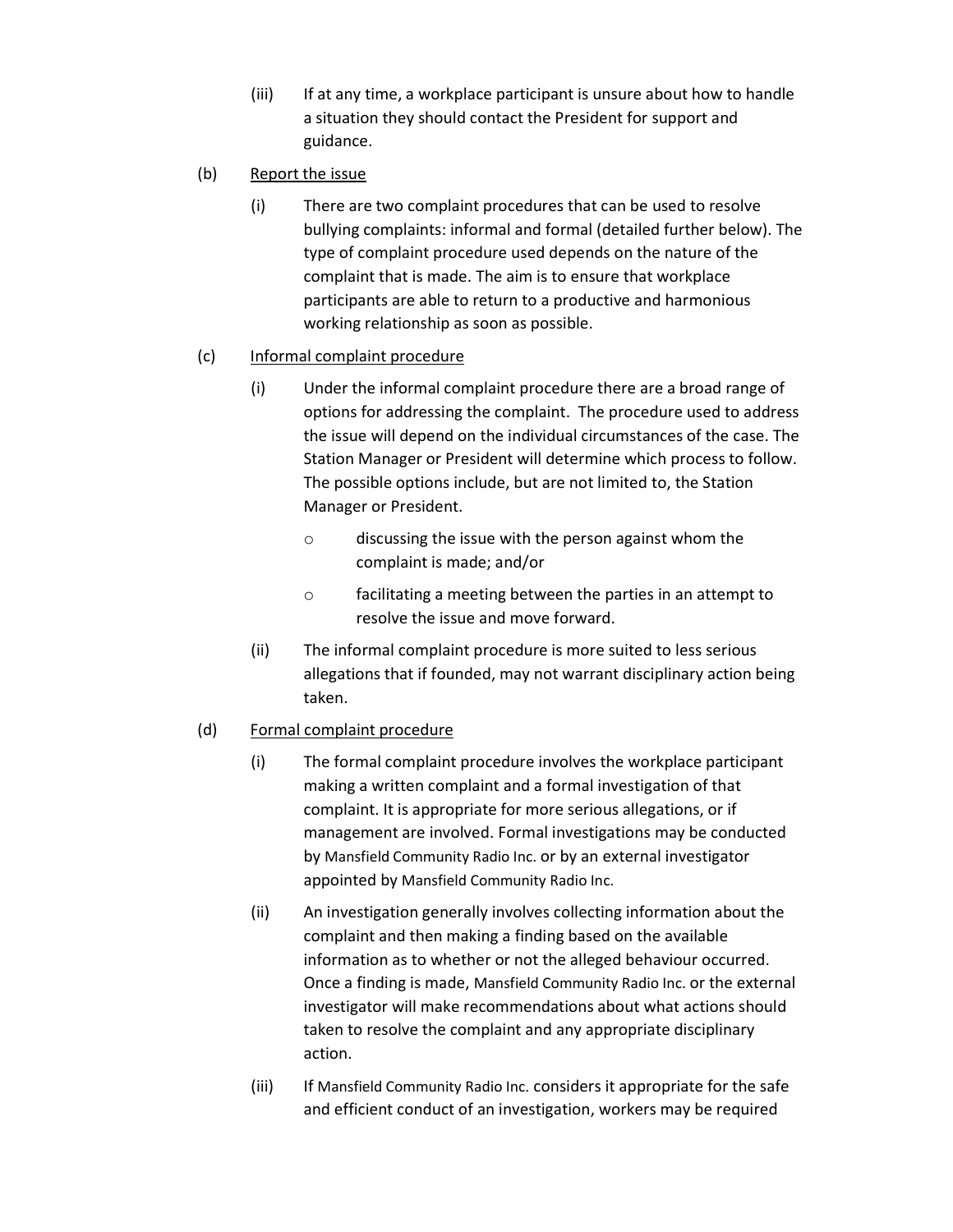not to report for work during the period of an investigation. Mansfield Community Radio Inc. may also provide alternative duties or work during the investigation period. Generally, workplace participants will be paid their normal pay during any such period.

### 11. Dealing with bullying complaints

- 11.1 In handling bullying complaints, Mansfield Community Radio Inc. will adopt the following principles:
	- a) Take all complaints seriously.
	- b) Act promptly to investigate the matter.
	- c) Will not victimise any person who makes a complaint, any person accused of bullying, or any witnesses and will direct other workplace participants not to victimise any person involved in a complaint.
	- d) Support all parties.
	- e) Be impartial.
	- f) Communicate the investigation or complaint process to all parties involved, including estimating length of time for resolution.
	- g) Maintain confidentiality Mansfield Community Radio Inc. will endeavour to maintain confidentiality as far as possible. However, it may be necessary to speak with other workers in order to determine what happened, to legal representatives or Mansfield Community Radio Inc.'s Committee. It will also be necessary to speak to those against whom the complaint has been made in order to afford fairness. All workplace participants involved in the complaint must also maintain confidentiality, including the workplace participant who lodges the complaint. Spreading rumours or gossip may expose the workplace participant responsible to a defamation claim.
	- h) Act appropriately if a complaint is made and it appears that bullying has occurred, Mansfield Community Radio Inc. will endeavour to take appropriate action in relation to the complaint.
	- i) Keep records documentation is essential. A record of all meetings and interviews stating who was present and agreed outcomes should always be maintained.

#### 12. Possible outcomes

12.1 The possible outcomes of an investigation will depend on the nature of the complaint. Where an investigation results in a finding that a person has engaged in bullying behaviour, that person will be disciplined. The type and severity of disciplinary action will depend on the nature of the complaint and other relevant factors. Where the investigation results in a finding that the person complained against has engaged in serious misconduct, this may result in instant dismissal. Any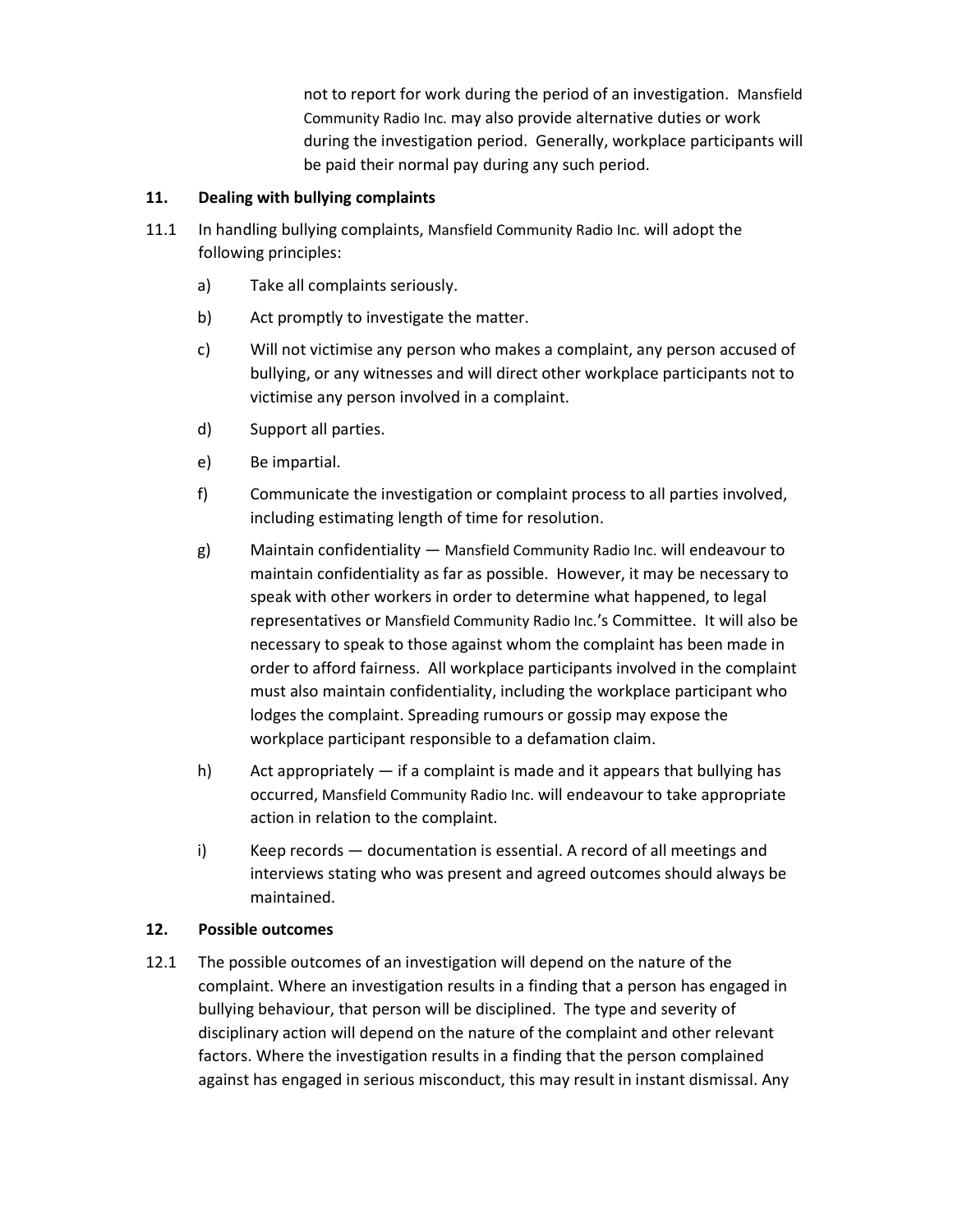disciplinary action is a confidential matter between the affected workplace participant and Mansfield Community Radio Inc.

- 12.2 Mansfield Community Radio Inc. may take a range of disciplinary action. Examples include, but are not limited to:
	- a) providing training to assist in addressing the problems underpinning the complaint;
	- b) monitoring to ensure that there are no further problems;
	- c) implementing a new policy;
	- d) mentoring and support from management;
	- e) requiring an apology or an undertaking that certain behaviour stop;
	- f) changing work arrangements;
	- g) transferring to another work area;
	- h) issuing a written warning (this can be a first or final warning depending on the circumstances);
	- i) dismissal.

### 13. Committee's role

- 13.1 The Committee have a key role in the prevention of workplace bullying.
- 13.2 The Committee must:
	- a) ensure that they do not bully workplace participants, clients or customers
	- b) ensure that they do not aid, abet or encourage other persons to engage in bullying behaviour
	- c) ensure all workplace participants who report to them are aware and understand this policy and their responsibility to comply with it
	- d) ensure that all workplace participants who report to them understand that any bullying in any form is unacceptable and will not be tolerated by Mansfield Community Radio Inc..
	- e) act promptly and appropriately if they observe bullying behaviours
	- f) ensure that all workplace participants who report to them understand that they should report any bullying behaviour
	- g) ensure all workplace participants who report to them are aware and understand the complaint procedures
	- h) act promptly if a complaint is made. If this is not possible, or is inappropriate, inform the Station Manager as soon as possible.

### 14. Workplace participant's role

14.1 All workplace participants must: